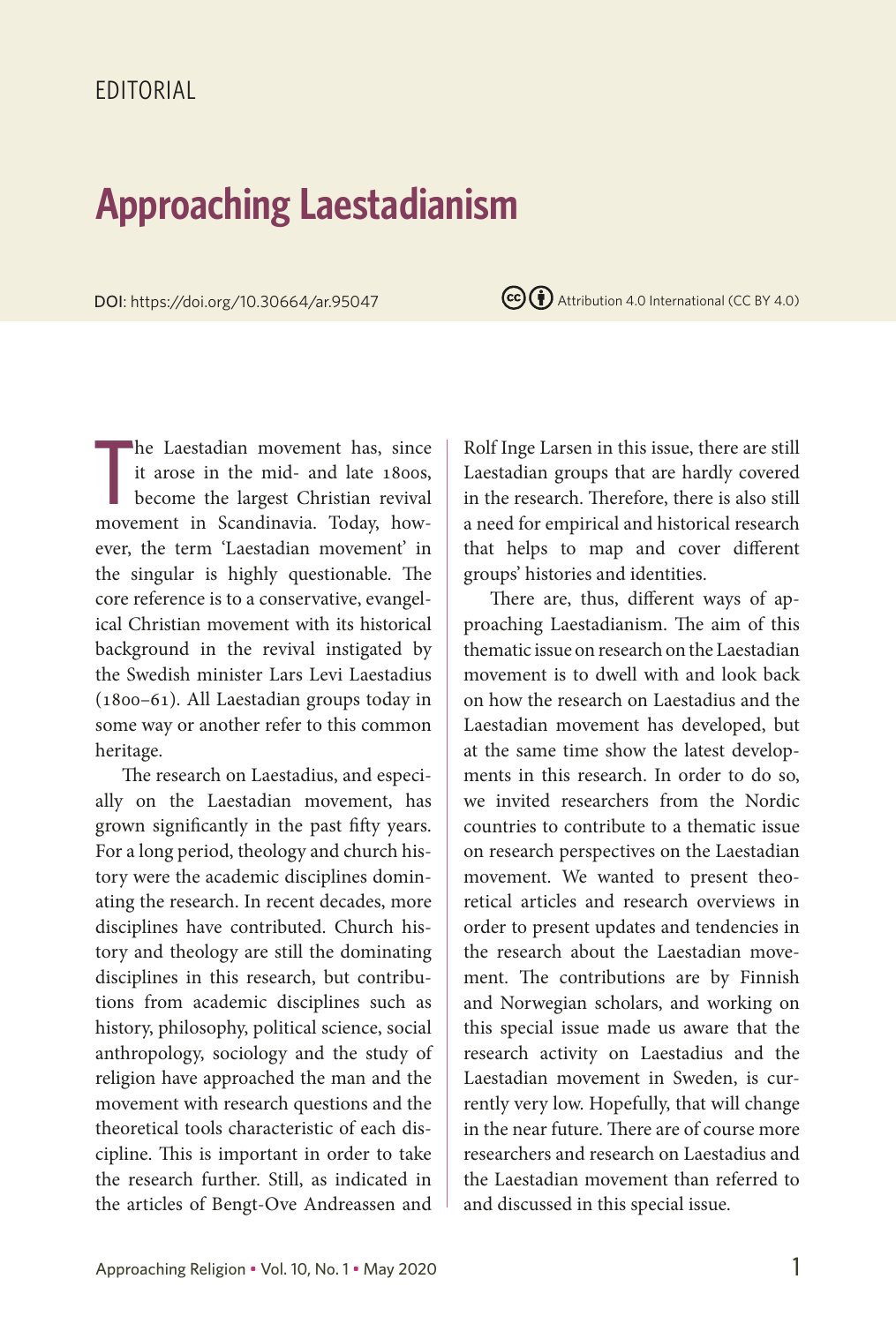The first article is Sandra Wallenius-Korkalo's 'Care, longing, and control: representing corporeal Laestadianism in popular culture', in which she analyses how the Laestadian movement has been represented in different popular media in Finland. The article shows how theoretical developments concerning intersectionality and perspectives on religion and (popular) media contributes to the research on the Laestadian movement. Wallenius-Korkalo's article should be an obvious inspiration for doing the same kind of analysis in a Norwegian and Swedish context. Anssi Ollilainen's article 'The Firstborn Laestadians and the sacraments: conceptual analysis as an approach to answering the question of why the Firstborn in Finland began administering the sacraments', provides insight to one of the latest developments in the Laestadian movement; namely a division among the Firstborns in Finland. In his article, Ollilainen discusses the concepts of the 'priesthood of all believers' and (the lay) 'preacher' and argues that these concepts help shed light on why the Firstborns broke with a long tradition when they began to administer the sacraments by themselves. Gerd Snellman offers a self-reflective discussion about doing research on the Laestadian movement as an insider in her article 'Approaching Laestadianism as an insider researcher'. Doing so, she enters an extensive methodological debate among social anthropologists and study of religion scholars. Snellman provides interesting examples of how she as an insider faces challenges and has access to data that other researchers do not.

Roald E. Kristiansen writes about the pictures that early scholarly work created of the Laestadian movement in his article entitled 'Depictions of Laestadianism 1850– 1950'. Kristiansen argues that society's

emerging view of the revival is characterized by two different positions in two different time periods. The first period (1850– 1900) is characterised by an evaluation of the revival focused on Laestadius, and interprets the characteristics of the revival based on perceived personal shortcomings of Laestadius himself. In the second period (1900–50), Kristiansen argues, the views of Laestadianism are replaced with an 'exoticizing phase', characterized by an increased interest in and openness towards the revival as a phenomenon of the religious and cultural north. Rolf Inge Larsen's article 'A Research history of Laestadianism in Norway: from the 1960s to the present day' introduces and discusses the history of research on Laestadianism in Norway over the last sixty years as offered in master's theses, journals, periodicals, and books on reminiscence or local history after 1960. Larsen provides an insight into the richness the research on the Laestadian movement has gained in Norway. However, Larsen also points to some 'holes' and challenges for this research. Larsen leaves out doctoral theses, which is the focus of Bengt-Ove Andreassen's article. Andreassen provides a review of all doctoral theses on Laestadius and the Laestadian movement in the period from 1937 (when the first doctoral thesis was handed in) until 2018. The article refers to thirty-one doctoral theses dealing with either Laestadius or the Laestadian movement. Finnish theses are by far dominant. Andreassen also shows that since the turn of the millennium, there have been more academic disciplines producing doctoral theses on Laestadius and the Laestadian movement. The approaches in the research on Laestadius and the Laestadian movement have thus been more varied.

The articles in this special issue illustrate that the research on Laestadius and the Laestadian movement is developing, in